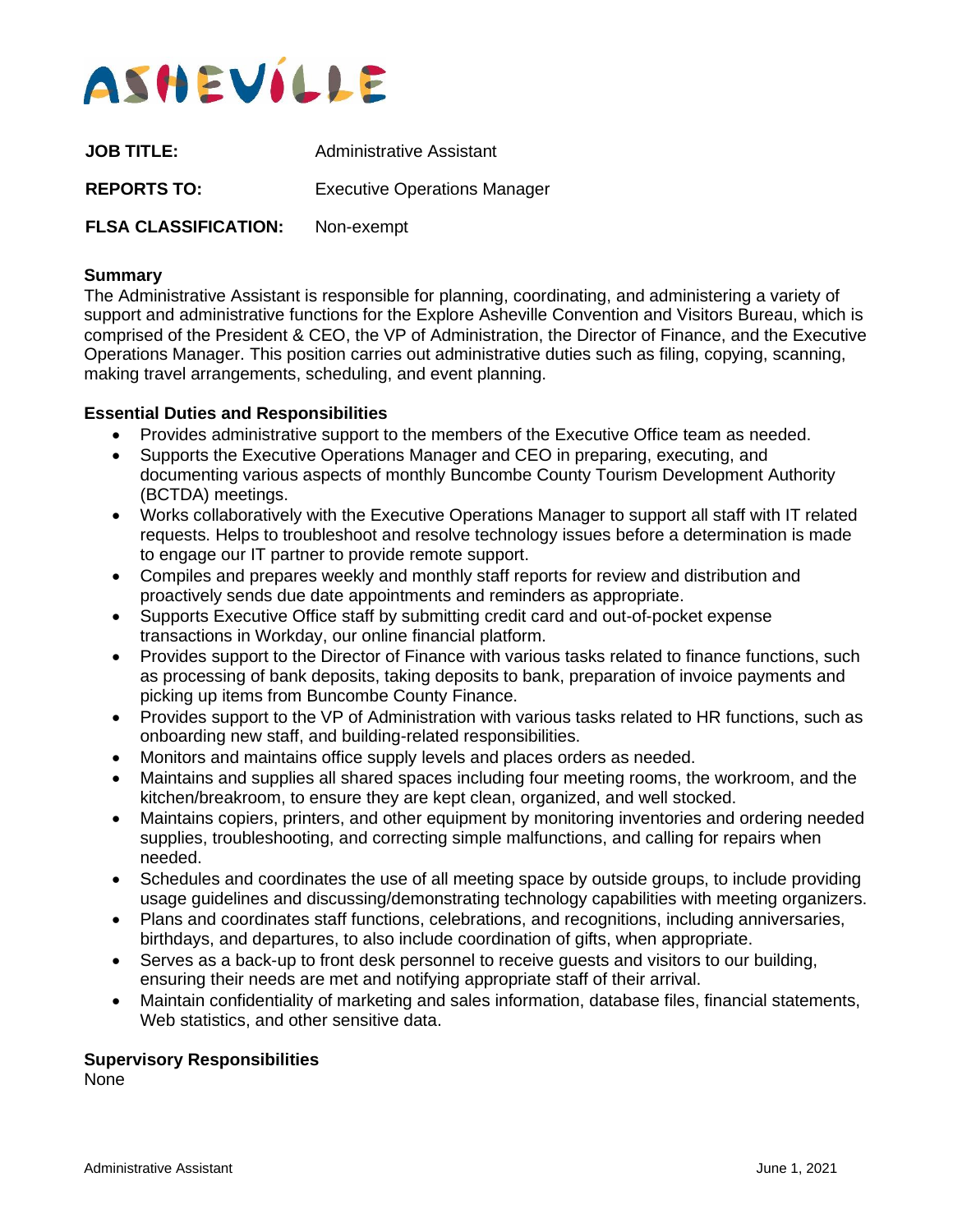# **Other Duties**

This job description is not designed to cover or contain a comprehensive listing of activities, duties or responsibilities that are required of the employee for this job. Duties, responsibilities, and activities may change at any time with or without notice. There may be times where the Administrative Assistant is asked to help other team members with their work, completing tasks outside of this description.

## **Qualifications**

- High school diploma and prior work experience of two or more years in an administrative position which included computer operations; or a degree in hospitality, tourism, business, or communications; or an equivalent combination of education and professional experience in business, hospitality, meeting planning and/or communications.
- Minimum of an Associate's degree from an accredited institution in business, hospitality, tourism, or communications preferred.
- A valid driver's license, current automobile insurance, and access to a vehicle.
- Event planning and/or Human Resources experience is helpful.
- Proficiency with Microsoft Office Suite including Outlook, Word, Excel, and PowerPoint.
- Familiarity with office and AV equipment.
- Tech-savvy and good at troubleshooting simple/general IT issues.
- Experience with or able to learn basics of the WordPress website platform to make simple posts.
- Appreciation for Buncombe County's tourism community.
- Desire to foster a happy, safe, and productive workplace.
- Professional and friendly demeanor with the ability to effectively build and maintain relationships with industry partners, clients, and colleagues.
- A strong desire and capability to support the needs of fellow staff and Explore Asheville's tourism community partners.
- Sees projects and tasks through from start to finish, requesting additional direction when needed, and the ability to follow and provide clear verbal and written instructions.
- Attention to detail, accuracy, and quality assurance a must.
- Excellent interpersonal communication skills coupled with strong writing and proofreading skills
- A positive, can-do attitude, a willingness to support the Explore Asheville team and our tourism partners, and the ability to proactively follow through on assigned tasks and responsibilities.
- Proven commitment to delivering measurable results and achieving established goals.
- Excellent interpersonal, customer service, organization, planning, and problem-solving skills.
- Goal-driven with the ability to effectively manage multiple priorities and adhere to deadlines.
- Must be a strategic thinker, a collaborative team player, and a proven self-starter able to support achievement of organizational goals.

### **Working conditions**

The employee may be required to work both inside and outside an office setting. Most work will be performed during regular office hours. The employee will attend special programs and events, which will involve public appearances and may include evening or weekend work.

### **Physical requirements**

The employee may experience prolonged periods of sitting or standing, speaking, and walking. The employee will routinely be required to stand, walk, push, pull, reach with hands and arms, talk, and hear. The employee should be able to lift up to 50 pounds.